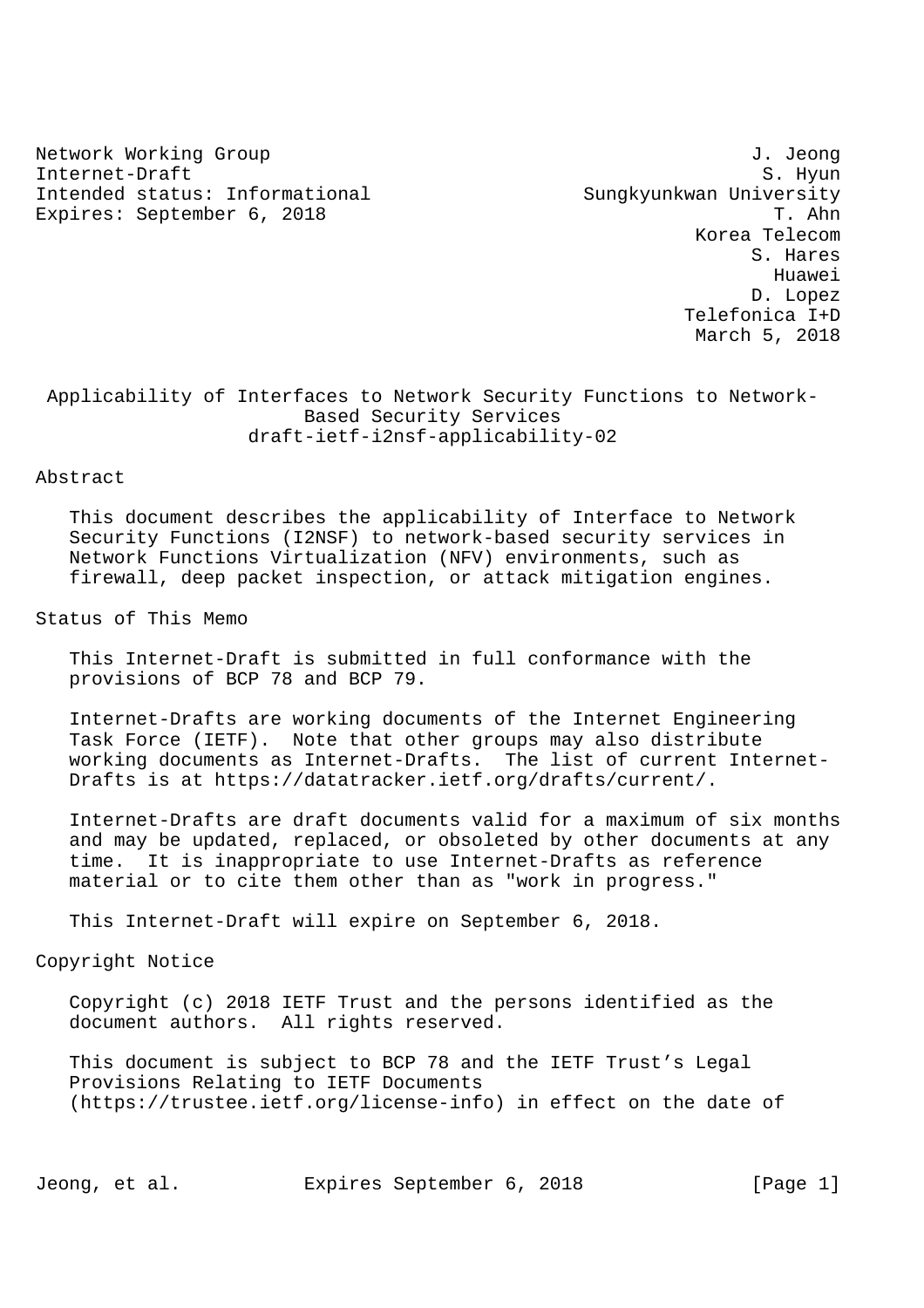Internet-Draft I2NSF Applicability March 2018

 publication of this document. Please review these documents carefully, as they describe your rights and restrictions with respect to this document. Code Components extracted from this document must include Simplified BSD License text as described in Section 4.e of the Trust Legal Provisions and are provided without warranty as described in the Simplified BSD License.

### Table of Contents

|                                                              | $\overline{2}$ |
|--------------------------------------------------------------|----------------|
| 2.1                                                          | 3              |
| $\overline{3}$ .                                             | 4              |
| 3.1. Time-dependent Web Access Control Service               | 5              |
| 4 <sup>1</sup>                                               | 7              |
| 4.1. Firewall: Centralized Firewall System                   | 10             |
| 4.2. Deep Packet Inspection: Centralized VoIP/VoLTE Security |                |
|                                                              | 11             |
| 4.3. Attack Mitigation: Centralized DDoS-attack Mitigation   |                |
|                                                              | 13             |
| 5.                                                           | 15             |
| б.                                                           | 15             |
| 7.                                                           | 15             |
| $\mathsf{R}$                                                 | 15             |
| Appendix A. Changes from draft-ietf-i2nsf-applicability-01   | 19             |
| Authors' Addresses                                           | 19             |
|                                                              |                |

### 1. Introduction

 Interface to Network Security Functions (I2NSF) defined a framework and interfaces for interacting with Network Security Functions (NSFs). The I2NSF framework allows heterogeneous NSFs developed by different security solution vendors to be used in the NFV environment by utilizing the capabilities of such products and the virtualization of security functions in the NFV platform. In the I2NSF framework, each NSF initially registers the profile of its own capabilities into the system in order for themselves to be available in the system. In addition, the Security Controller registers itself to the I2NSF user so that the user can request security services to the Security Controller.

 This document describes the applicability of I2NSF framework to network-based security services with a use case of time-dependent web access control. This document also describes integrating I2NSF framework with Software-Defined Networking (SDN) technology for efficient security services and use cases, such as firewall [opsawg-firewalls], Deep Packet Inspection (DPI), and Distributed Denial of Service (DDoS) attack mitigation. We implemented the I2NSF

Jeong, et al. Expires September 6, 2018 [Page 2]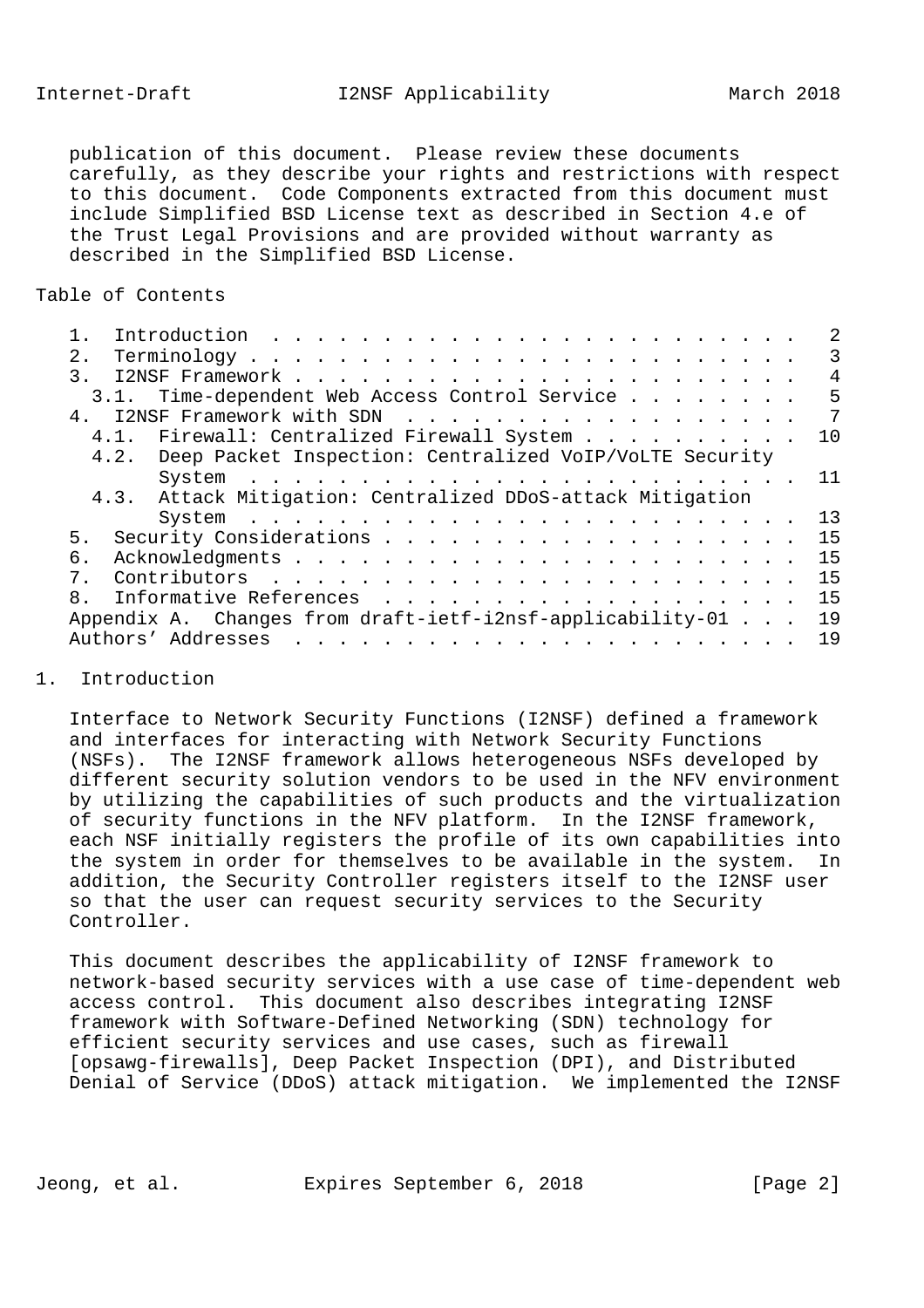framework based on SDN for these use cases, and the implementation successfully verified the effectiveness of the I2NSF framework.

### 2. Terminology

 This document uses the terminology described in [RFC7149], [ITU-T.Y.3300], [ONF-OpenFlow], [ONF-SDN-Architecture], [ITU-T.X.1252], [ITU-T.X.800], [RFC8329], [i2nsf-terminology], [consumer-facing-inf-im], [consumer-facing-inf-dm], [i2nsf-nsf-cap-im], [nsf-facing-inf-dm], [registration-inf-im], [registration-inf-dm], and [nsf-triggered-steering]. In addition, the following terms are defined below:

- o Software-Defined Networking (SDN): A set of techniques that enables to directly program, orchestrate, control, and manage network resources, which facilitates the design, delivery and operation of network services in a dynamic and scalable manner [ITU-T.Y.3300].
- o Firewall: A service function at the junction of two network segments that inspects every packet that attempts to cross the boundary. It also rejects any packet that does not satisfy certain criteria for, for example, disallowed port numbers or IP addresses.
- o Centralized Firewall System: A centralized firewall that can establish and distribute policy rules into network resources for efficient firewall management. These rules can be managed dynamically by a centralized server for firewall. SDN can work as a network-based firewall system through a standard interface between an SDN switch and a firewall function as a vitual network function (VNF).
- o Centralized VoIP Security System: A centralized security system that handles the security functions required for VoIP and VoLTE services. SDN can work as a network-based security system through a standard interface between an SDN switch and a VoIP/VoLTE security function as a VNF.
- o Centralized DDoS-attack Mitigation System: A centralized mitigator that can establish and distribute access control policy rules into network resources for efficient DDoS-attack mitigation. These rules can be managed dynamically by a centralized server for DDoS attack mitigation. The SDN controller and switches can cooperatively work as a network-based firewall system through a standard interface between an SDN switch and a firewall function as a VNF running in the SDN controller.

Jeong, et al. Expires September 6, 2018 [Page 3]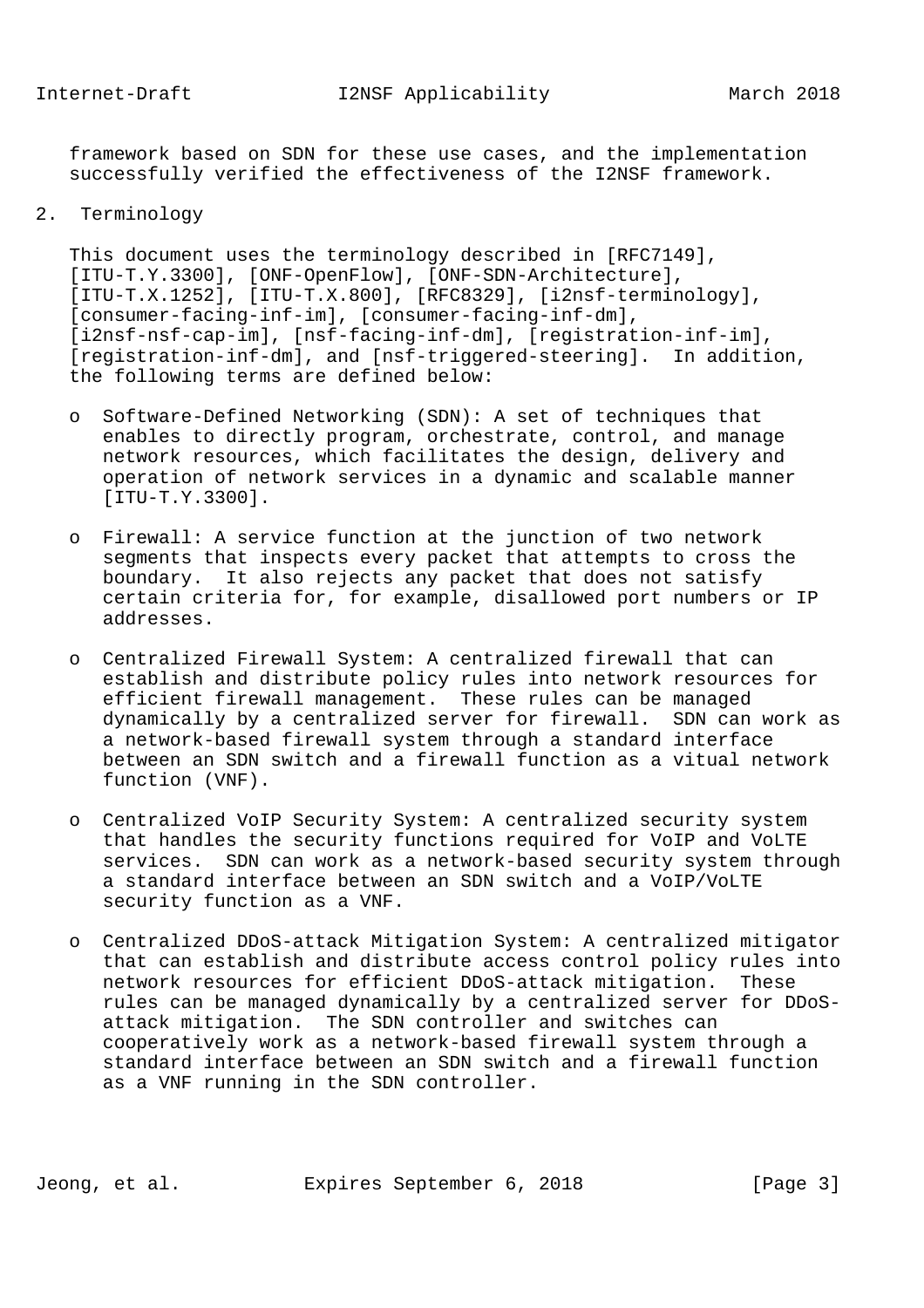This section describes an I2NSF framework and its use case. Figure 1 shows an I2NSF framework [RFC8329] to support network-based security services. As shown in Figure 1, I2NSF User can use security functions by delivering high-level security policies, which specify security requirements the I2NSF user wants to enforce, to the Security Controller via the Consumer-Facing Interface [consumer-facing-inf-im][consumer-facing-inf-dm].

 The Security Controller receives and analyzes the high-level security policies from an I2NSF User, and identifies what types of security capabilities are required to meet these high-level security policies. The Security Controller then identifies NSFs that have the required security capabilities, and generates low-level security policies for each of the NSFs so that the high-level security policies are eventually enforced by those NSFs. Finally, the Security Controller sends the generated low-level security policies to the NSFs [i2nsf-nsf-cap-im][nsf-facing-inf-dm].

 The Security Controller requests NSFs to perform low-level security services via the NSF-Facing Interface. The NSFs are enabled as Virtual Network Functions (VNFs) on top of virtual machines through Network Functions Virtualization (NFV) [ETSI-NFV]. In addition, the Security Controller uses the I2NSF Registration Interface [registration-inf-im][registration-inf-dm] to communicate with Developer's Management System (called Developer's Mgmt System) for registering (or deregistering) the developer's NSFs into (or from) the NFV system using the I2NSF framework.

 The Consumer-Facing Interface between an I2NSF User and the Security Controller can be implemented using, for example, RESTCONF [RFC8040]. Data models specified by YANG [RFC6020] describe high-level security policies to be specified by an I2NSF User. The data model defined in [consumer-facing-inf-dm] can be used for the I2NSF Consumer-Facing Interface.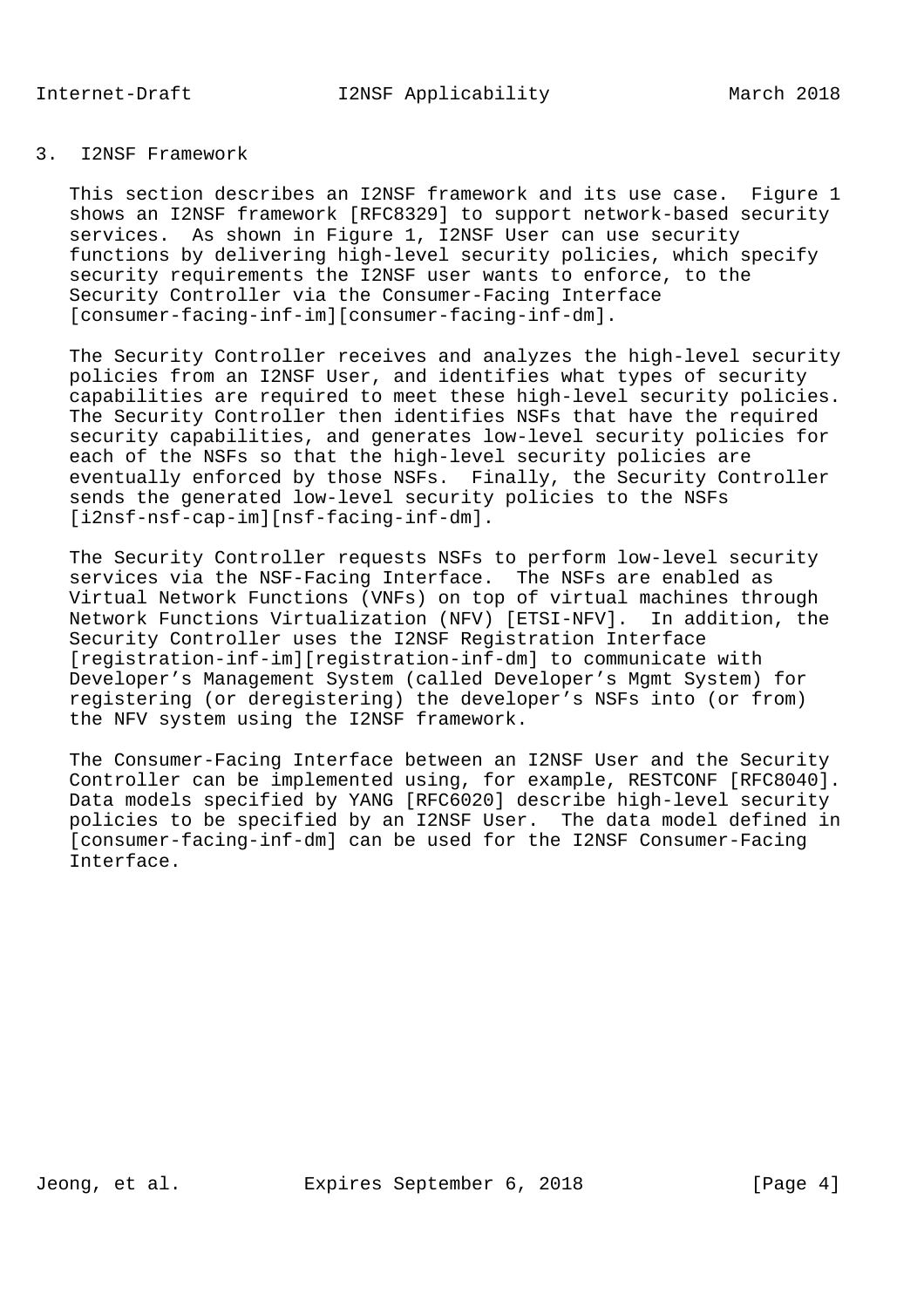+------------+ | I2NSF User | +------------+  $\mathcal{L}^{\mathcal{A}}$  and  $\mathcal{L}^{\mathcal{A}}$  and  $\mathcal{L}^{\mathcal{A}}$  | Consumer-Facing Interface v +-------------------+ Registration +-----------------------+ |Security Controller|<-------------------->|Developer's Mgmt System| +-------------------+ Interface +-----------------------+  $\mathcal{L}^{\mathcal{A}}$  and  $\mathcal{L}^{\mathcal{A}}$  and  $\mathcal{L}^{\mathcal{A}}$  | NSF-Facing Interface v +----------------+ +---------------+ +-----------------------+ | NSF-1 |-| NSF-2 |...| NSF-n | | (Firewall) | | (Web Filter) | |(DDoS-Attack Mitigator)| +----------------+ +---------------+ +-----------------------+

Figure 1: I2NSF Framework

 The NSF-Facing Interface between Security Controller and NSFs can be implemented using NETCONF [RFC6241]. YANG data models describe low level security policies for the sake of NSFs, which are translated from the high-level security policies by the Security Controller. The data model defined in [nsf-facing-inf-dm] can be used for the I2NSF NSF-Facing Interface.

 The Registration Interface between the Security Controller and the Developer's Mgmt System can be implemented by RESTCONF [RFC8040]. The data model defined in [registration-inf-dm] can be used for the I2NSF Registration Interface.

 Also, the I2NSF framework can enforce multiple chained NSFs for the low-level security policies by means of service function chaining (SFC) techniques for the I2NSF architecture described in [nsf-triggered-steering].

 The following describes a security service scenario using the I2NSF framework.

3.1. Time-dependent Web Access Control Service

 This service scenario assumes that an enterprise network administrator wants to control the staff members' access to Facebook during business hours. The following is an example high-level security policy rule that the administrator requests: Block the staff members' access to Facebook from 9 am to 6 pm. The administrator sends this high-level security policy to the security controller, then the security controller identifies required secuity

Jeong, et al. Expires September 6, 2018 [Page 5]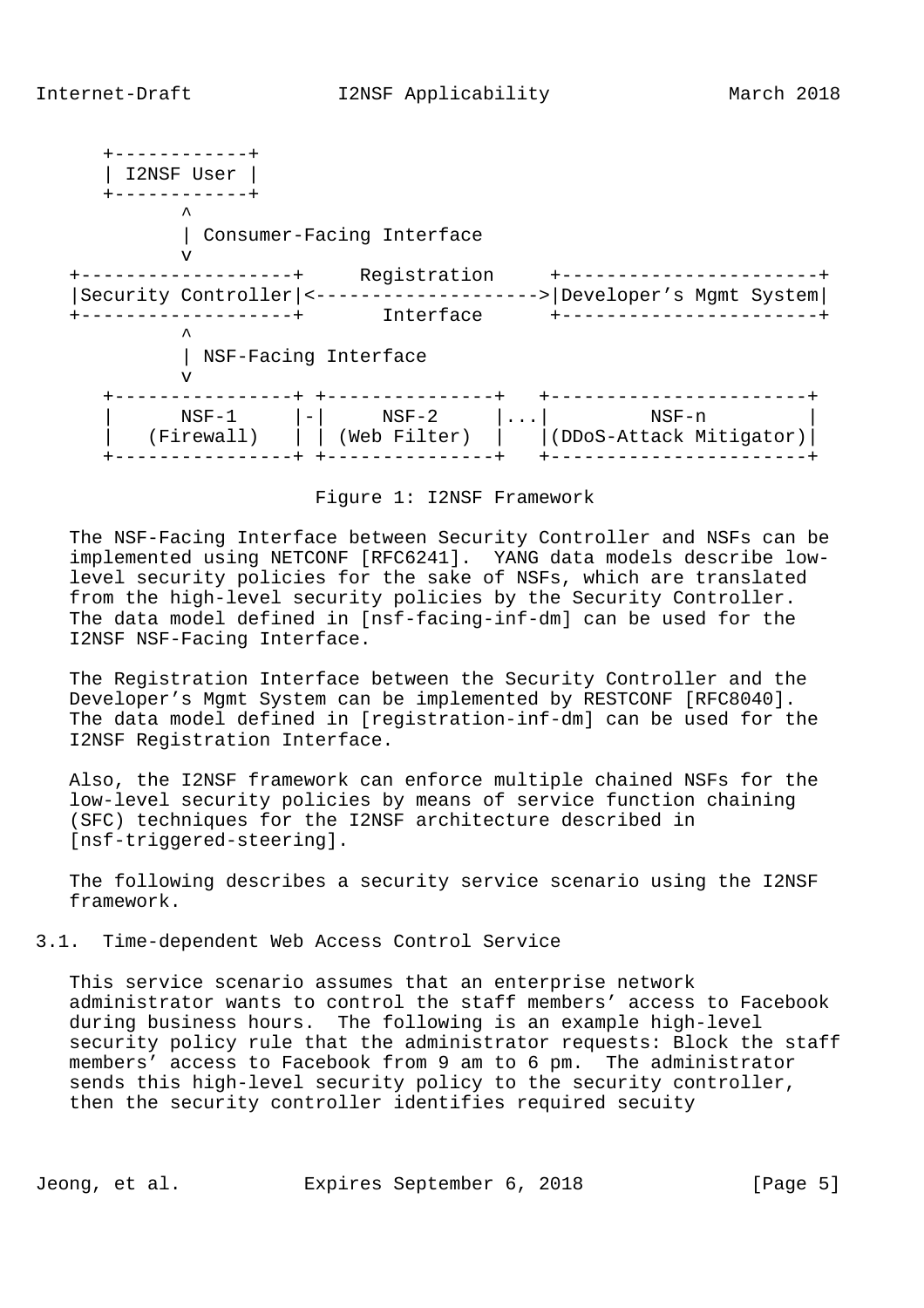Internet-Draft I2NSF Applicability March 2018

 capabilities, e.g., IP address and port number inspection capabilities and URL inspection capability. In this scenario, it is assumed that the IP address and port number inspection capabilities are required to check whether a received packet is an HTTP packet from a staff member. The URL inspection capability is required to check whether the target URL of a received packet is facebook.com or not.

 The Security Controller maintains the security capabilities of each NSF running in the I2NSF system, which have been reported by the Developer's Management System via the Registation interface. Based on this information, the Security Controller identifies NSFs that can perform the IP address and port number inspection and URL inspection. In this scenario, it is assumed that an NSF of firewall has the IP address and port number inspection capabilities and an NSF of web filter has URL inspection capability.

 The Security Controller generates low-level security rules for the NSFs to perform IP address and port number inspection, URL inspection, and time checking. Specifically, the Security Controller may interoperate with an access control server in the enterprise network in order to retrieve the information (e.g., IP address in use, company ID, and role) of each employee that is currently using the network. Based on the retrieved information, the Security Controller generates low-level security rules to check whether the source IP address of a received packet matches any one being used by a staff member. In addition, the low-level security rules should be able to determine that a received packet is of HTTP protocol. The low-level security rules for web filter checks that the target URL field of a received packet is equal to facebook.com. Finally, the Security Controller sends the low-level security rules of the IP address and port number inspection to the NSF of firewall and the low-level rules for URL inspection to the NSF of web filter.

 The following describes how the time-dependent web access control service is enforced by the NSFs of firewall and web filter.

- 1. A staff member tries to access Fackbook.com during business hours, e.g., 10 am.
- 2. The packet is forwarded from the staff member's device to the firewall, and the firewall checks the source IP address and port number. Now the firewall identifies the received packet is an HTTP packet from the staff member.
- 3. The firewall triggers the web filter to further inspect the packet, and the packet is forwarded from the firewall to the web filter. Service Function Chaining (SFC) technology can be

Jeong, et al. Expires September 6, 2018 [Page 6]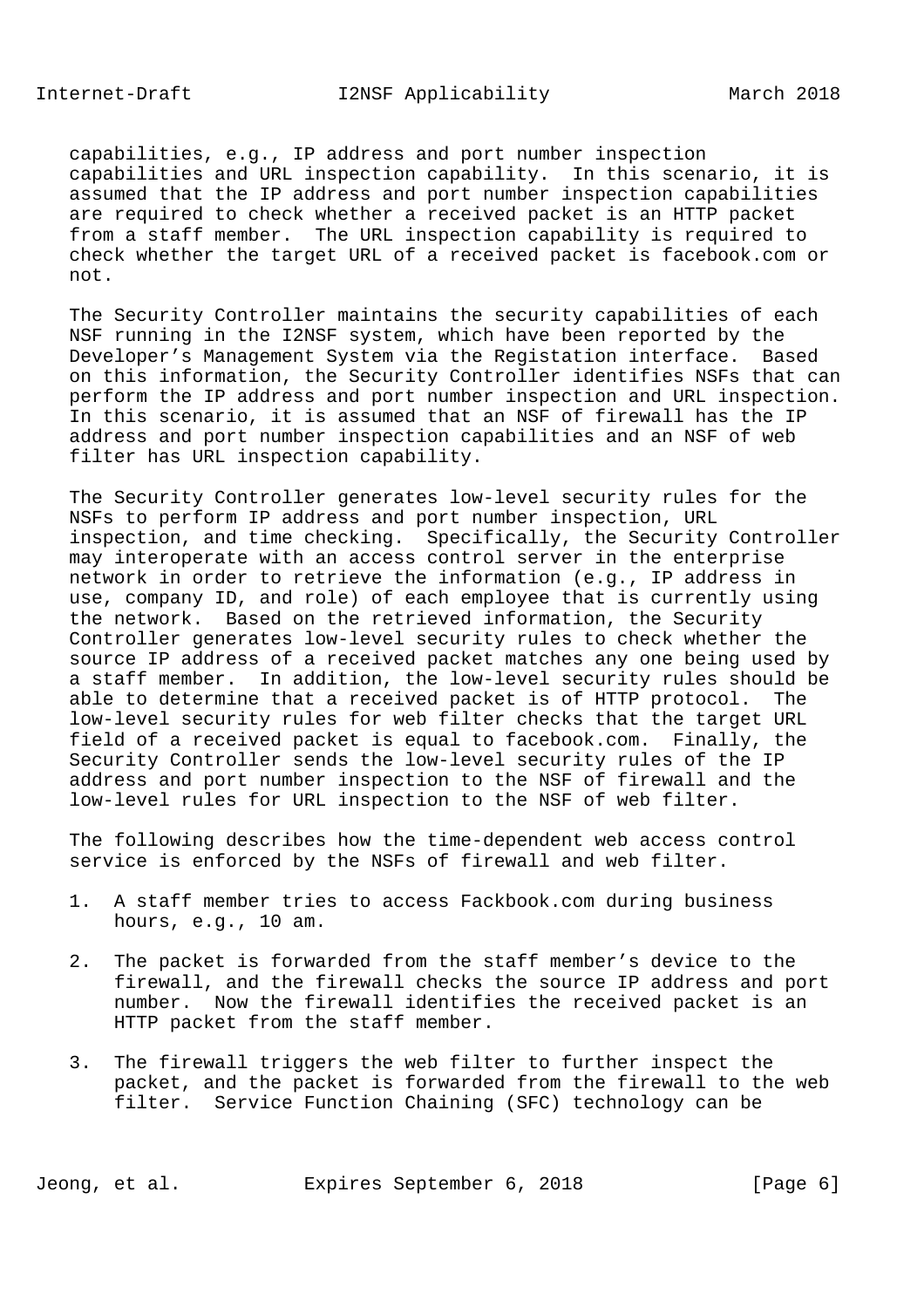utilized to support such packet forwarding in the I2NSF framework [nsf-triggered-steering].

- 4. The web filter checks the target URL field of the received packet, and realizes the packet is toward Facebook.com. The web filter then checks that the current time is in business hours. If so, the web filter drops the packet, and consequently the staff member's access to Facebook during business hours is blocked.
- 4. I2NSF Framework with SDN

 This section describes an I2NSF framework with SDN for I2NSF applicability and use cases, such as firewall, deep packet inspection, and DDoS-attack mitigation functions. SDN enables some packet filtering rules to be enforced in the network switches by controlling their packet forwarding rules. By taking advantage of this capability of SDN, it is possible to optimize the process of security service enforcement in the I2NSF system.

 Figure 2 shows an I2NSF framework [RFC8329] with SDN networks to support network-based security services. In this system, the enforcement of security policy rules is divided into the SDN switches and NSFs. Especially, SDN switches enforce simple packet filtering rules that can be translated into their packet forwarding rules, whereas NSFs enforce NSF-related security rules requiring the security capabilities of the NSFs. For this purpose, the Security Controller instructs the Switch Controller via NSF-Facing Interface so that SDN switches can perform the required security services with flow tables under the supervision of the Switch Controller (i.e., SDN Controller).

 As an example, let us consider two different types of security rules: Rule A is a simple packet fltering rule that checks only the IP address and port number of a given packet, whereas rule B is a time consuming packet inspection rule for analyzing whether an attached file being transmitted over a flow of packets contains malware. Rule A can be translated into packet forwarding rules of SDN switches and thus be enforced by the switches. In contrast, rule B cannot be enforced by switches, but it can be enforced by NSFs with anti malware capability. Specifically, a flow of packets is forwarded to and reassembled by an NSF to reconstruct the attached file stored in the flow of packets. The NSF then analyzes the file to check the existence of malware. If the file contains malware, the NSF drops the packets.

 In an I2NSF framework with SDN, the Security Controller can analyze given security policy rules and automatically determine which of the

Jeong, et al. Expires September 6, 2018 [Page 7]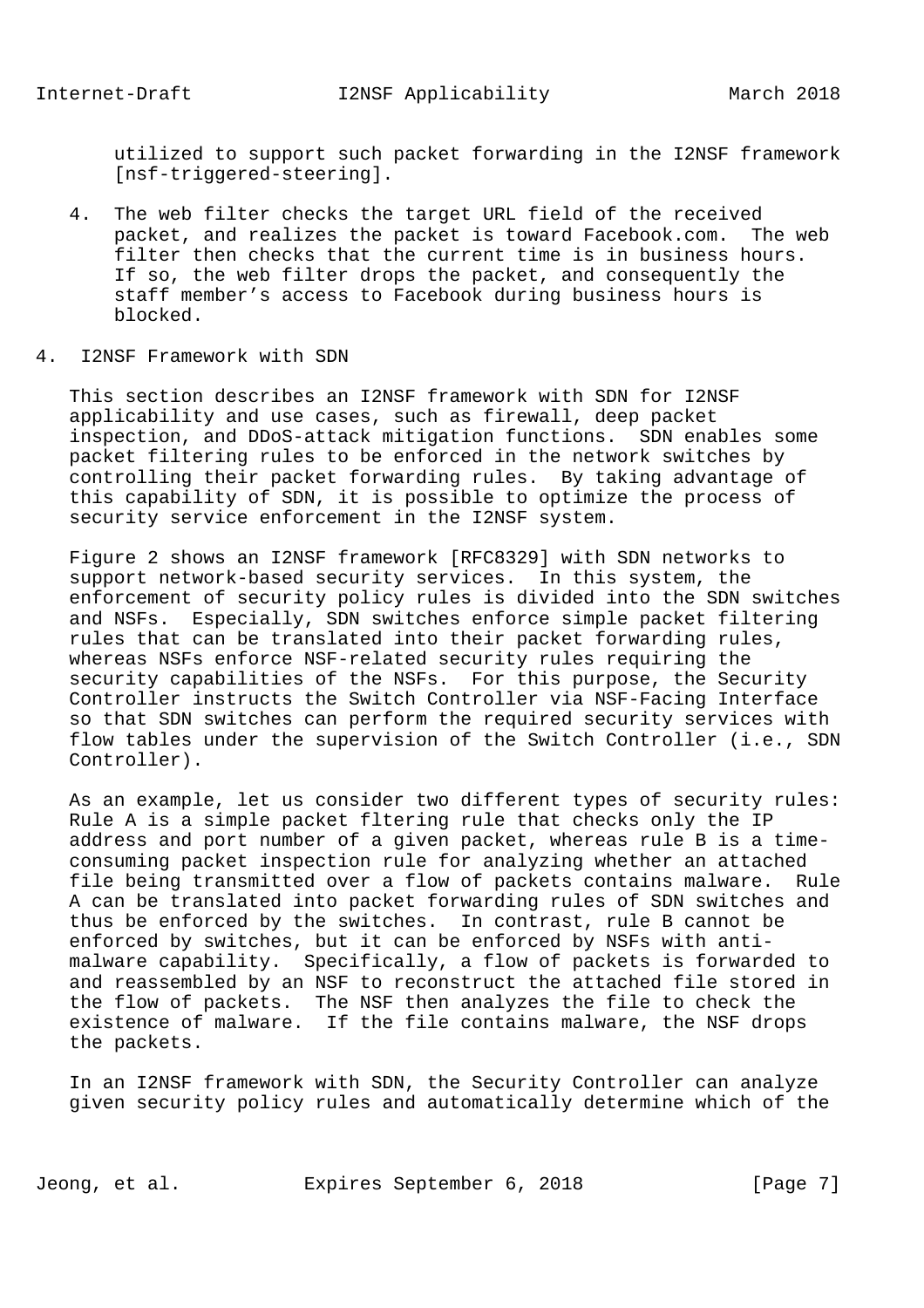given security policy rules should be enforced by SDN switches and which should be enforced by NSFs. If some of the given rules requires security capabilities that can be provided by SDN switches, then the Security Controller instructs the Switch Controller via NSF- Facing Interface so that SDN switches can enforce those security policy rules with flow tables under the supervision of the Switch Controller (i.e., SDN Controller). Or if some rules require security capabilities that can be provided by not SDN switches but NSFs, then the Security Controller instructs relevant NSFs to enforce those rules.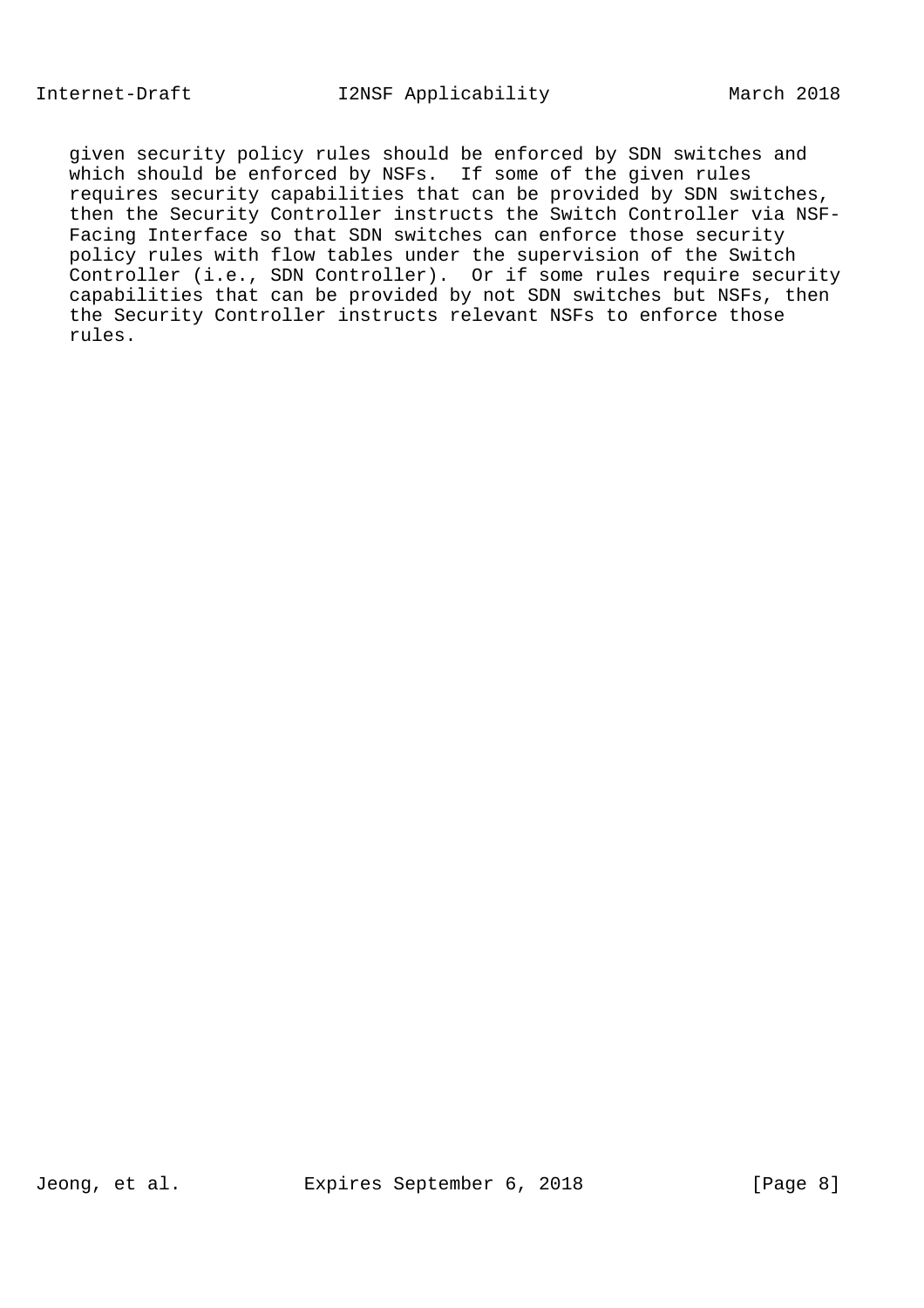Internet-Draft I2NSF Applicability March 2018

 +------------+ | I2NSF User | +------------+  $\mathcal{L}^{\mathcal{A}}$  and  $\mathcal{L}^{\mathcal{A}}$  and  $\mathcal{L}^{\mathcal{A}}$  | Consumer-Facing Interface v +-------------------+ Registration +-----------------------+ |Security Controller|<-------------------->|Developer's Mgmt System| +-------------------+ Interface +-----------------------+  $\lambda$   $\lambda$ | NSF-Facing Interface | v | +----------------+ +---------------+ +-----------------------+ | | NSF-1 |-| NSF-2 |...| NSF-n | | | (Firewall) | | (DPI) | |(DDoS-Attack Mitigator)| | +----------------+ +---------------+ +-----------------------+ | ^ | | | v | +--------+ | | SFF | | +--------+ | ^ | | V SDN Network +--|----------------------------------------------------------------+ V NSF-Facing Interface | +-----------------+ | | |Switch Controller| | | +-----------------+ | | ^ | | SDN Southbound Interface  $\mathbf v$   $\mathbf v$  | +--------+ +--------+ +--------+ +--------+ |  $|$  Switch 1 $|-|$  Switch 2 $|-|$  Switch 3 $|$ ...... $|$  Switch m $|$  | +--------+ +--------+ +--------+ +--------+ | +-------------------------------------------------------------------+

#### Figure 2: An I2NSF Framework with SDN Network

 The following subsections introduce three use cases for cloud-based security services: (i) firewall system, (ii) deep packet inspection system, and (iii) attack mitigation system. [RFC8192]

Jeong, et al. Expires September 6, 2018 [Page 9]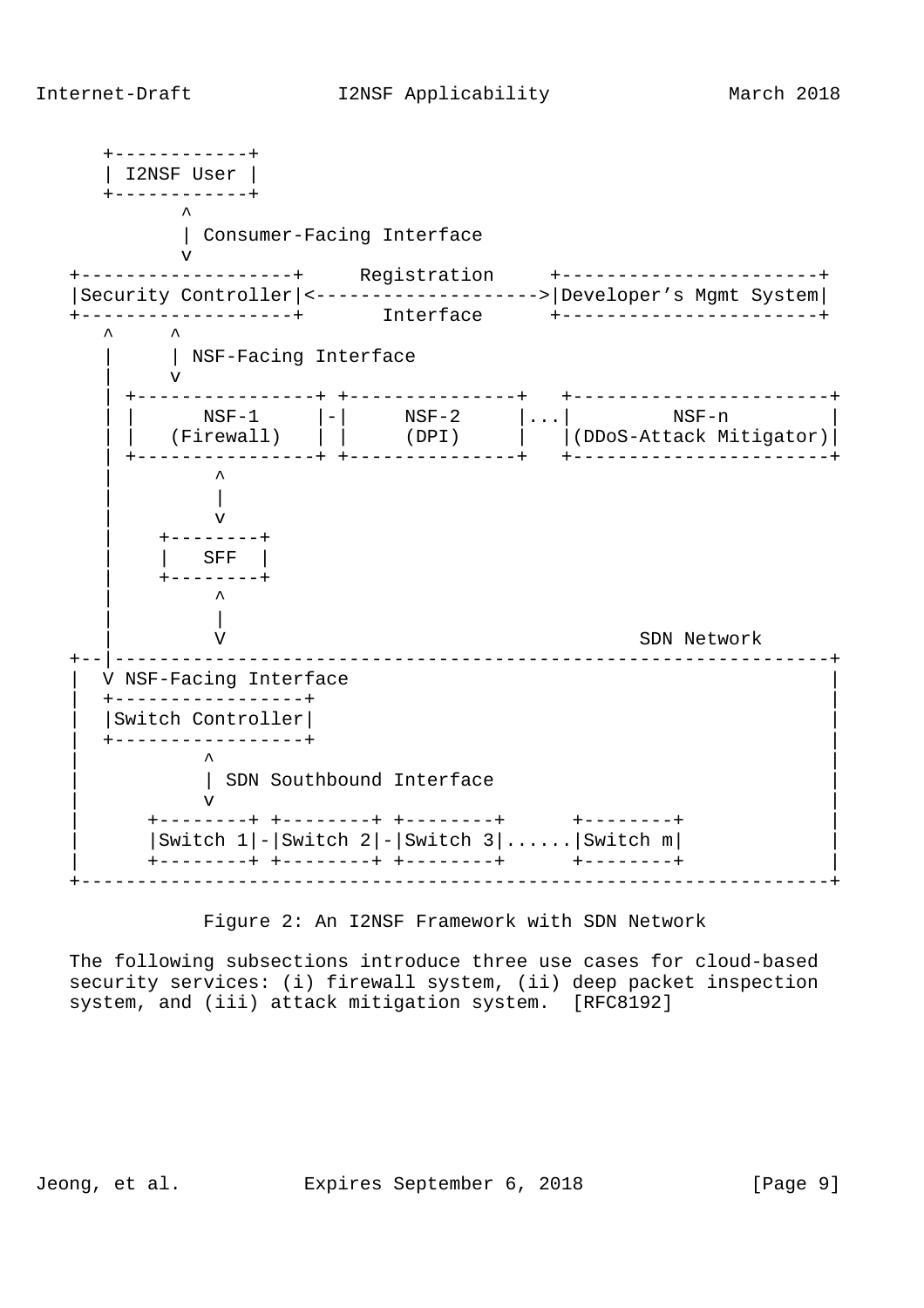4.1. Firewall: Centralized Firewall System

 A centralized network firewall can manage each network resource and firewall rules can be managed flexibly by a centralized server for firewall (called Firewall). The centralized network firewall controls each switch for the network resource management and the firewall rules can be added or deleted dynamically.

The procedure of firewall operations in this system is as follows:

- 1. A switch forwards an unknown flow's packet to one of the Switch Controllers.
- 2. The Switch Controller forwards the unknown flow's packet to an appropriate security service application, such as the Firewall.
- 3. The Firewall analyzes, typically, the headers and contents of the packet.
- 4. If the Firewall regards the packet as a malicious one with a suspicious pattern, it reports the malicious packet to the Switch Controller.
- 5. The Switch Controller installs new rules (e.g., drop packets with the suspicious pattern) into underlying switches.
- 6. The suspected packets are dropped by these switches.

 Existing SDN protocols can be used through standard interfaces between the firewall application and switches [RFC7149][ITU-T.Y.3300][ONF-OpenFlow] [ONF-SDN-Architecture].

 Legacy firewalls have some challenges such as the expensive cost, performance, management of access control, establishment of policy, and packet-based access mechanism. The proposed framework can resolve the challenges through the above centralized firewall system based on SDN as follows:

- o Cost: The cost of adding firewalls to network resources such as routers, gateways, and switches is substantial due to the reason that we need to add firewall on each network resource. To solve this, each network resource can be managed centrally such that a single firewall is manipulated by a centralized server.
- o Performance: The performance of firewalls is often slower than the link speed of network interfaces. Every network resource for firewall needs to check firewall rules according to network

Jeong, et al. Expires September 6, 2018 [Page 10]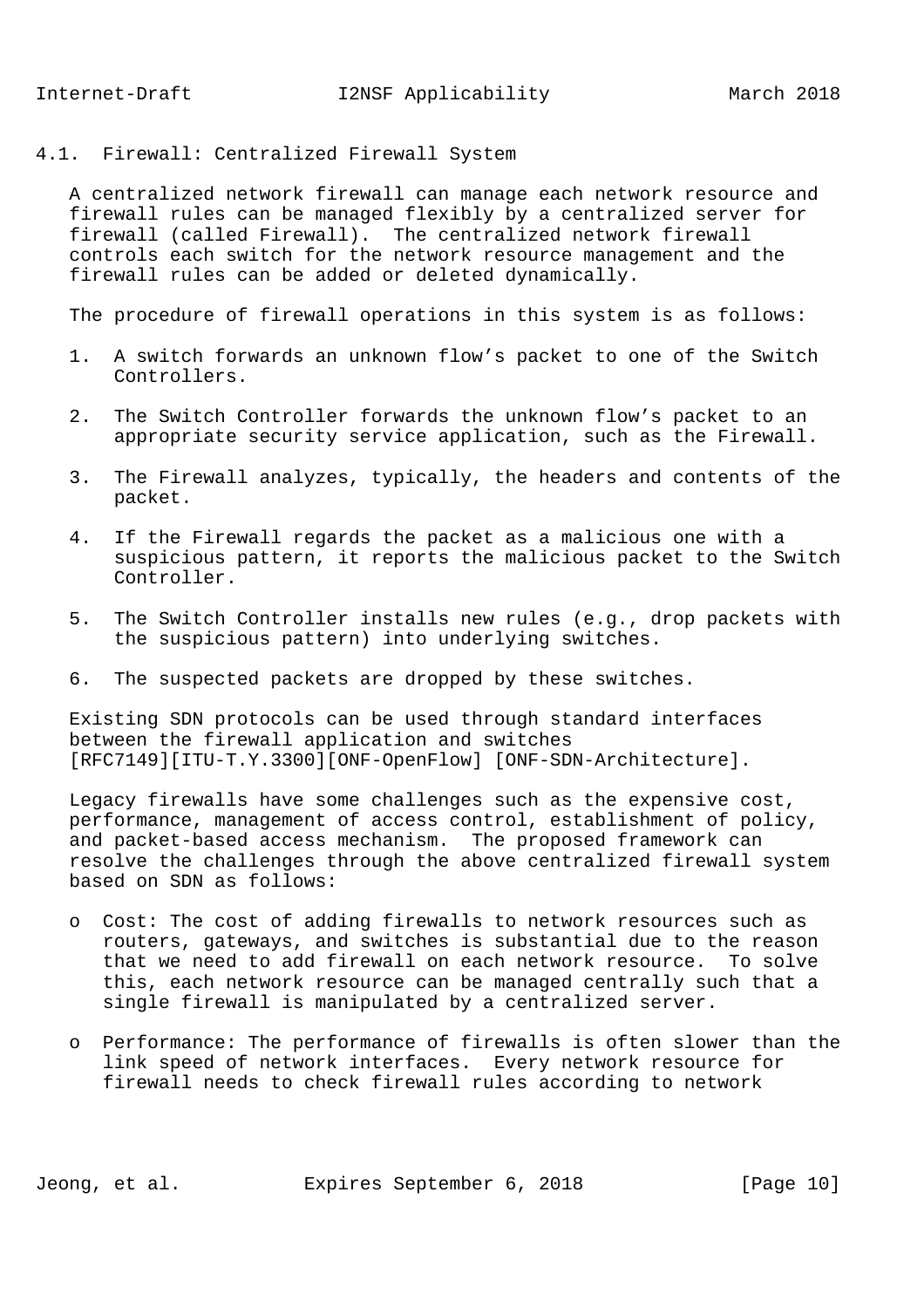conditions. Firewalls can be adaptively deployed among network switches, depending on network conditions in the framework.

- o The management of access control: Since there may be hundreds of network resources in a network, the dynamic management of access control for security services like firewall is a challenge. In the framework, firewall rules can be dynamically added for new malware.
- o The establishment of policy: Policy should be established for each network resource. However, it is difficult to describe what flows are permitted or denied for firewall within a specific organization network under management. Thus, a centralized view is helpful to determine security policies for such a network.
- o Packet-based access mechanism: Packet-based access mechanism is not enough for firewall in practice since the basic unit of access control is usually users or applications. Therefore, application level rules can be defined and added to the firewall system through the centralized server.
- 4.2. Deep Packet Inspection: Centralized VoIP/VoLTE Security System

 A centralized VoIP/VoLTE security system can monitor each VoIP/VoLTE flow and manage VoIP/VoLTE security rules controlled by a centralized server for VoIP/VoLTE security service called VoIP Intrusion Prevention System (IPS). The VoIP/VoLTE security system controls each switch for the VoIP/VoLTE call flow management by manipulating the rules that can be added, deleted or modified dynamically.

 A centralized VoIP/VoLTE security system can cooperate with a network firewall to realize VoIP/VoLTE security service. Specifically, a network firewall performs basic security checks of an unknown flow's packet observed by a switch. If the network firewall detects that the packet is an unknown VoIP call flow's packet that exhibits some suspicious patterns, then it triggers the VoIP/VoLTE security system for more specialized security analysis of the suspicious VoIP call packet.

 The procedure of VoIP/VoLTE security operations in this system is as follows:

 1. A switch forwards an unknown flow's packet to the Switch Controller, and the Switch Controller further forwards the unknown flow's packet to the Firewall for basic security inspection.

Jeong, et al. Expires September 6, 2018 [Page 11]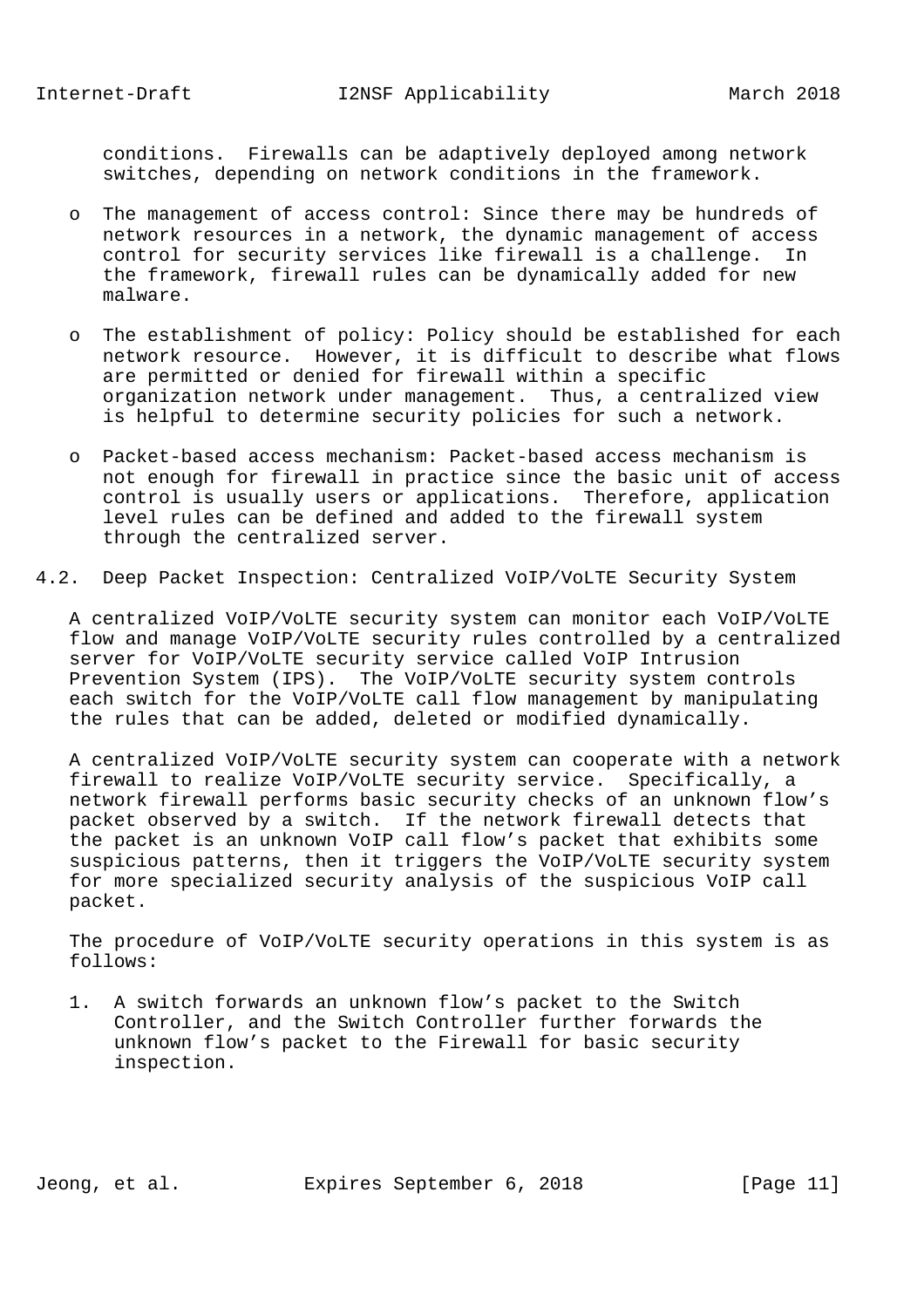- 2. The Firewall analyzes the header fields of the packet, and figures out that this is an unknown VoIP call flow's signal packet (e.g., SIP packet) of a suspicious pattern.
- 3. The Firewall triggers an appropriate security service function, such as VoIP IPS, for detailed security analysis of the suspicious signal packet. That is, the firewall sends the packet to the Service Function Forwarder (SFF) in the I2NSF framework [nsf-triggered-steering], as shown in Figure 2. The SFF forwards the suspicious signal packet to the VoIP IPS.
- 4. The VoIP IPS analyzes the headers and contents of the signal packet, such as calling number and session description headers [RFC4566].
- 5. If, for example, the VoIP IPS regards the packet as a spoofed packet by hackers or a scanning packet searching for VoIP/VoLTE devices, it drops the packet. In addition, the VoIP IPS requests the Switch Controller to block that packet and the subsequent packets that have the same call-id.
- 6. The Switch Controller installs new rules (e.g., drop packets) into underlying switches.
- 7. The illegal packets are dropped by these switches.

 Existing SDN protocols can be used through standard interfaces between the VoIP IPS application and switches [RFC7149][ITU-T.Y.3300] [ONF-OpenFlow][ONF-SDN-Architecture].

 Legacy hardware based VoIP IPS has some challenges, such as provisioning time, the granularity of security, expensive cost, and the establishment of policy. The I2NSF framework can resolve the challenges through the above centralized VoIP/VoLTE security system based on SDN as follows:

- o Provisioning: The provisioning time of setting up a legacy VoIP IPS to network is substantial because it takes from some hours to some days. By managing the network resources centrally, VoIP IPS can provide more agility in provisioning both virtual and physical network resources from a central location.
- o The granularity of security: The security rules of a legacy VoIP IPS are compounded considering the granularity of security. The proposed framework can provide more granular security by centralizing security control into a switch controller. The VoIP IPS can effectively manage security rules throughout the network.

Jeong, et al. Expires September 6, 2018 [Page 12]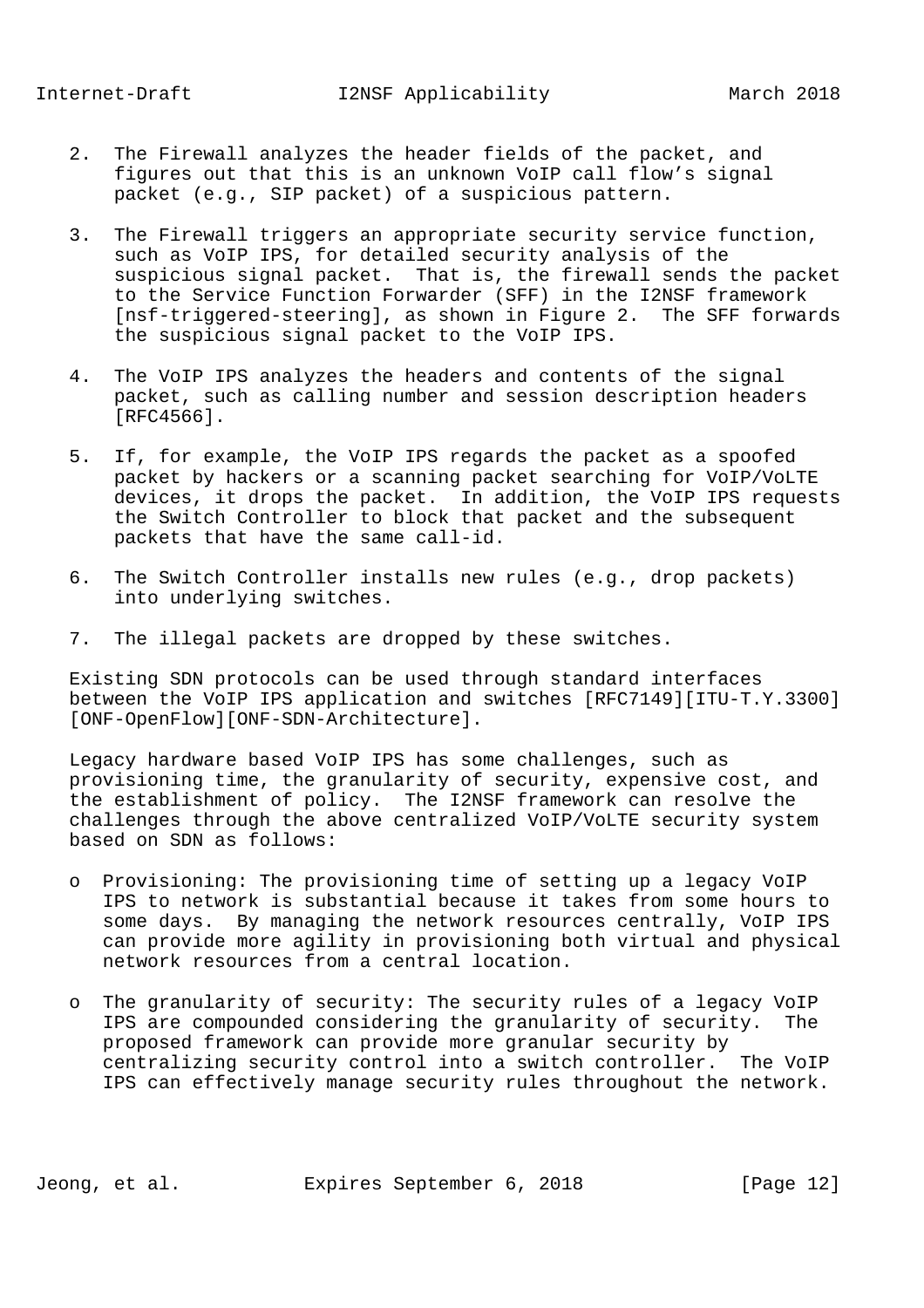- o Cost: The cost of adding VoIP IPS to network resources, such as routers, gateways, and switches is substantial due to the reason that we need to add VoIP IPS on each network resource. To solve this, each network resource can be managed centrally such that a single VoIP IPS is manipulated by a centralized server.
- o The establishment of policy: Policy should be established for each network resource. However, it is difficult to describe what flows are permitted or denied for VoIP IPS within a specific organization network under management. Thus, a centralized view is helpful to determine security policies for such a network.
- 4.3. Attack Mitigation: Centralized DDoS-attack Mitigation System

 A centralized DDoS-attack mitigation can manage each network resource and manipulate rules to each switch through a centralized server for DDoS-attack mitigation (called DDoS-attack Mitigator). The centralized DDoS-attack mitigation system defends servers against DDoS attacks outside private network, that is, from public network.

 Servers are categorized into stateless servers (e.g., DNS servers) and stateful servers (e.g., web servers). For DDoS-attack mitigation, traffic flows in switches are dynamically configured by traffic flow forwarding path management according to the category of servers [AVANT-GUARD]. Such a managenent should consider the load balance among the switches for the defense against DDoS attacks.

 The procedure of DDoS-attack mitigation operations in this system is as follows:

- 1. A Switch periodically reports an inter-arrival pattern of a flow's packets to one of the Switch Controllers.
- 2. The Switch Controller forwards the flow's inter-arrival pattern to an appropriate security service application, such as DDoS attack Mitigator.
- 3. The DDoS-attack Mitigator analyzes the reported pattern for the flow.
- 4. If the DDoS-attack Mitigator regards the pattern as a DDoS attack, it computes a packet dropping probability corresponding to suspiciousness level and reports this DDoS-attack flow to Switch Controller.
- 5. The Switch Controller installs new rules into switches (e.g., forward packets with the suspicious inter-arrival pattern with a dropping probability).

Jeong, et al. Expires September 6, 2018 [Page 13]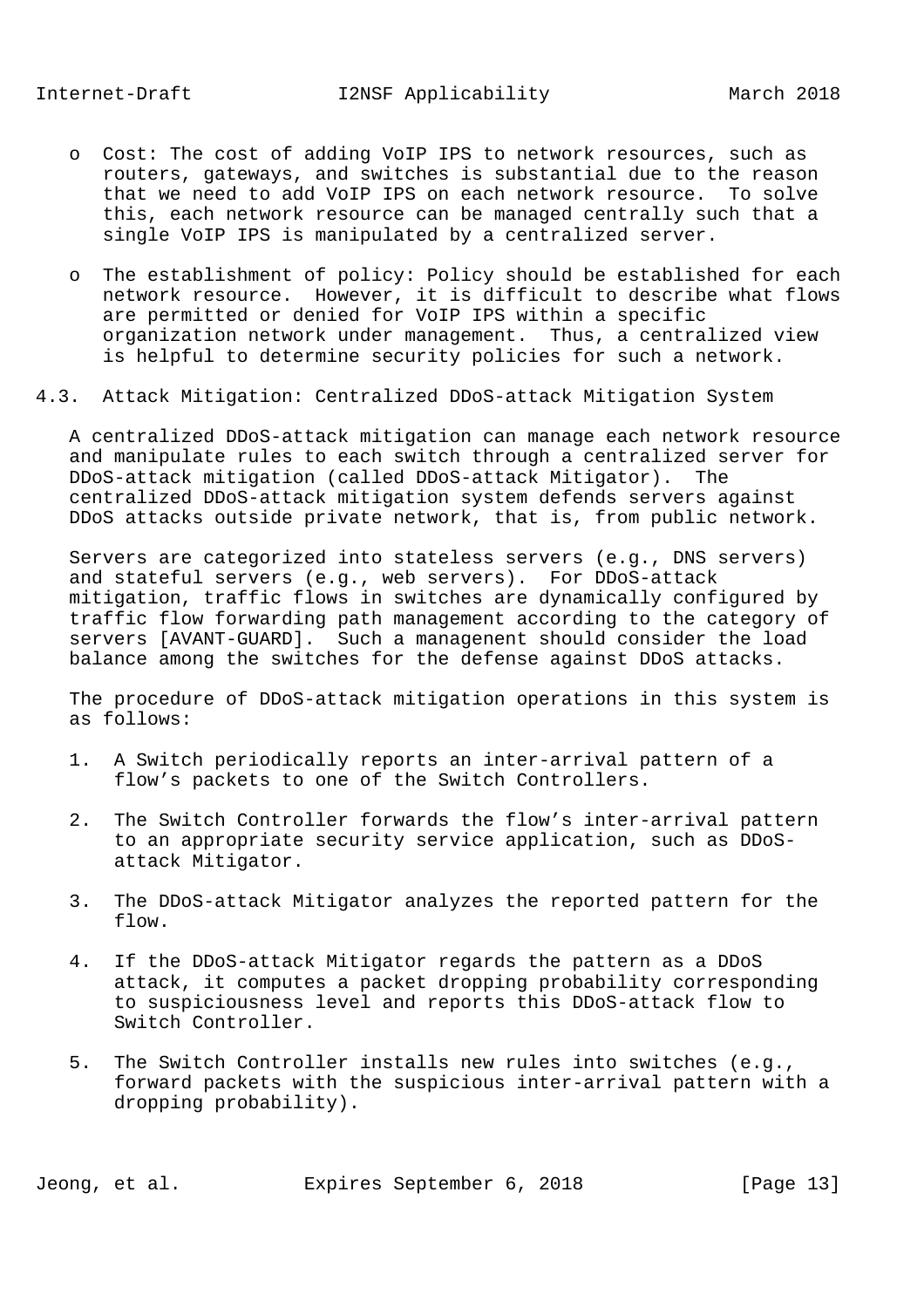6. The suspicious flow's packets are randomly dropped by switches with the dropping probability.

 For the above centralized DDoS-attack mitigation system, the existing SDN protocols can be used through standard interfaces between the DDoS-attack mitigator application and switches [RFC7149] [ITU-T.Y.3300][ONF-OpenFlow][ONF-SDN-Architecture].

 The centralized DDoS-attack mitigation system has challenges similar to the centralized firewall system. The proposed framework can resolve the challenges through the above centralized DDoS-attack mitigation system based on SDN as follows:

- o Cost: The cost of adding DDoS-attack mitigators to network resources such as routers, gateways, and switches is substantial due to the reason that we need to add DDoS-attack mitigator on each network resource. To solve this, each network resource can be managed centrally such that a single DDoS-attack mitigator is manipulated by a centralized server.
- o Performance: The performance of DDoS-attack mitigators is often slower than the link speed of network interfaces. The checking of DDoS attacks may reduce the performance of the network interfaces. DDoS-attack mitigators can be adaptively deployed among network switches, depending on network conditions in the framework.
- o The management of network resources: Since there may be hundreds of network resources in an administered network, the dynamic management of network resources for performance (e.g., load balancing) is a challenge for DDoS-attack mitigation. In the framework, as dynamic network resource management, traffic flow forwarding path management can handle the load balancing of network switches [AVANT-GUARD]. With this management, the current and near-future workload can be spread among the network switches for DDoS-attack mitigation. In addition, DDoS-attack mitigation rules can be dynamically added for new DDoS attacks.
- o The establishment of policy: Policy should be established for each network resource. However, it is difficult to describe what flows are permitted or denied for new DDoS-attacks (e.g., DNS reflection attack) within a specific organization network under management. Thus, a centralized view is helpful to determine security policies for such a network.

 So far this document has described the procedure and impact of the three use cases for network-based security services using the I2NSF framework with SDN networks. To support these use cases in the proposed data-driven security service framework, YANG data models

Jeong, et al. Expires September 6, 2018 [Page 14]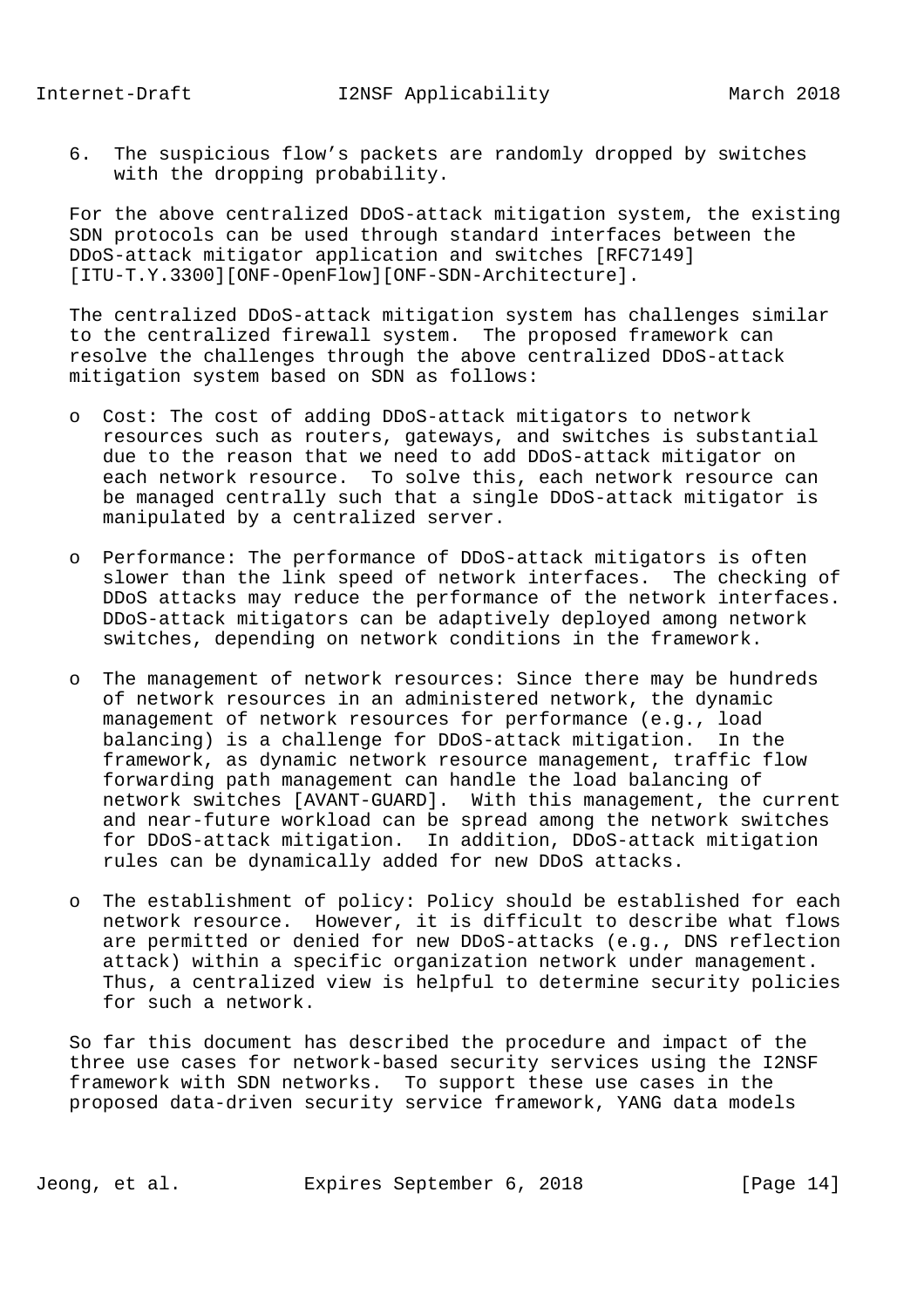described in [consumer-facing-inf-dm], [nsf-facing-inf-dm], and [registration-inf-dm] can be used as Consumer-Facing Interface, NSF- Facing Interface, and Registration Interface, respectively, along with RESTCONF [RFC8040] and NETCONF [RFC6241].

# 5. Security Considerations

 The I2NSF framework with SDN networks in this document is derived from the I2NSF framework [RFC8329], so the security considerations of the I2NSF framework should be included in this document. Therefore, proper secure communication channels should be used the delivery of control or management messages among the components in the proposed framework.

 This document shares all the security issues of SDN that are specified in the "Security Considerations" section of [ITU-T.Y.3300].

6. Acknowledgments

 This work was supported by Institute for Information & communications Technology Promotion (IITP) grant funded by the Korea government (MSIP) (No.R-20160222-002755, Cloud based Security Intelligence Technology Development for the Customized Security Service Provisioning).

7. Contributors

 I2NSF is a group effort. I2NSF has had a number of contributing authors. The following are considered co-authors:

- o Hyoungshick Kim (Sungkyunkwan University)
- o Jung-Soo Park (ETRI)
- o Se-Hui Lee (Korea Telecom)
- o Mohamed Boucadair (Orange)
- 8. Informative References

#### [AVANT-GUARD]

 Shin, S., Yegneswaran, V., Porras, P., and G. Gu, "AVANT- GUARD: Scalable and Vigilant Switch Flow Management in Software-Defined Networks", ACM CCS, November 2013.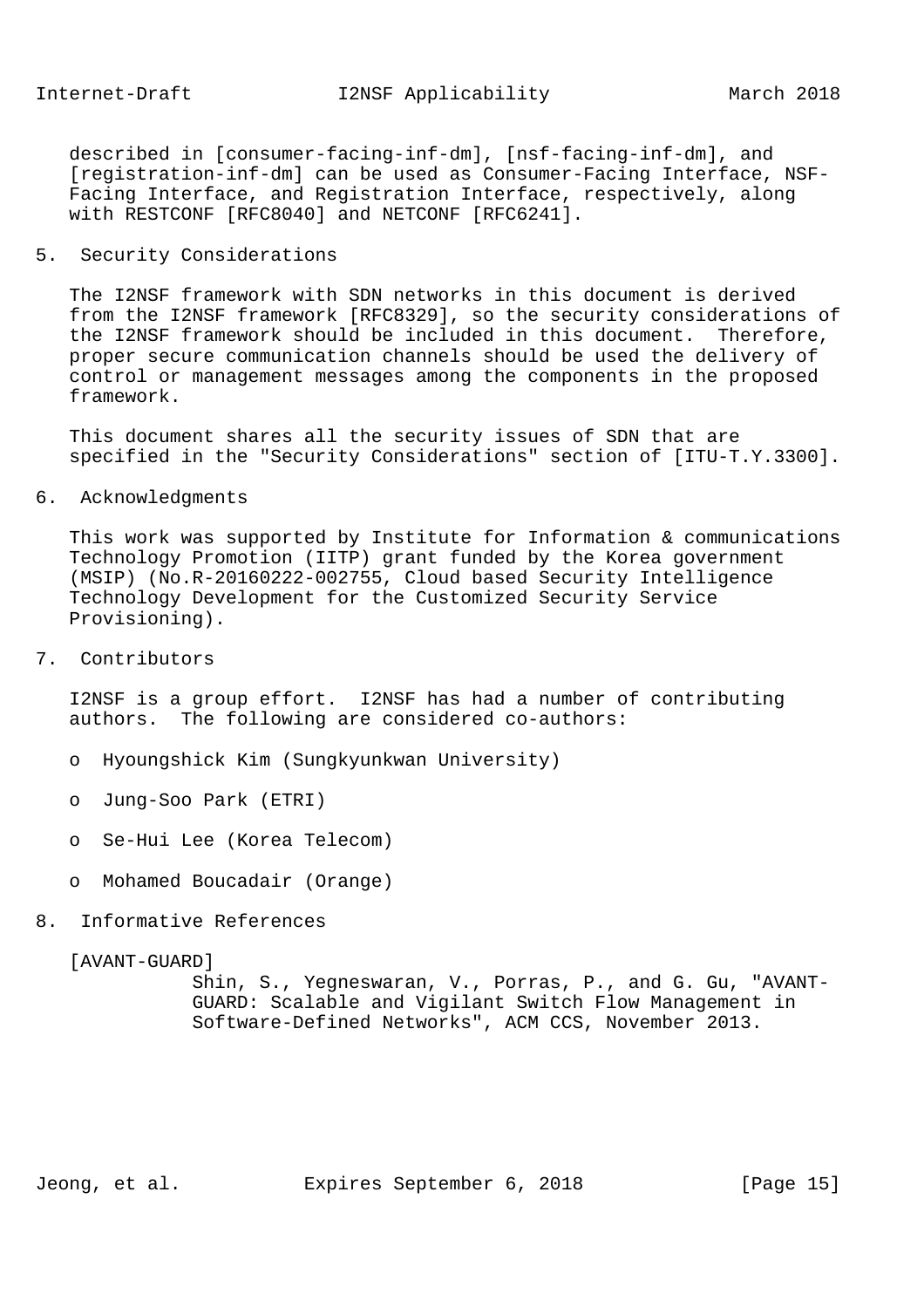[consumer-facing-inf-dm] Jeong, J., Kim, E., Ahn, T., Kumar, R., and S. Hares, "I2NSF Consumer-Facing Interface YANG Data Model", draft ietf-i2nsf-consumer-facing-interface-dm-00 (work in progress), March 2018. [consumer-facing-inf-im] Kumar, R., Lohiya, A., Qi, D., Bitar, N., Palislamovic, S., Xia, L., and J. Jeong, "Information Model for Consumer-Facing Interface to Security Controller", draft kumar-i2nsf-client-facing-interface-im-04 (work in progress), October 2017. [ETSI-NFV] ETSI GS NFV 002 V1.1.1, "Network Functions Virtualisation (NFV); Architectural Framework", October 2013. [i2nsf-nsf-cap-im] Xia, L., Strassner, J., Basile, C., and D. Lopez, "Information Model of NSFs Capabilities", draft-ietf i2nsf-capability-00 (work in progress), September 2017. [i2nsf-terminology] Hares, S., Strassner, J., Lopez, D., Xia, L., and H. Birkholz, "Interface to Network Security Functions (I2NSF) Terminology", draft-ietf-i2nsf-terminology-05 (work in progress), January 2018. [ITU-T.X.1252] Recommendation ITU-T X.1252, "Baseline Identity Management Terms and Definitions", April 2010. [ITU-T.X.800] Recommendation ITU-T X.800, "Security Architecture for Open Systems Interconnection for CCITT Applications", March 1991. [ITU-T.Y.3300] Recommendation ITU-T Y.3300, "Framework of Software- Defined Networking", June 2014. [nsf-facing-inf-dm] Kim, J., Jeong, J., Park, J., Hares, S., and Q. Lin, "I2NSF Network Security Function-Facing Interface YANG Data Model", draft-ietf-i2nsf-nsf-facing-interface-data model-00 (work in progress), March 2018. Jeong, et al. Expires September 6, 2018 [Page 16]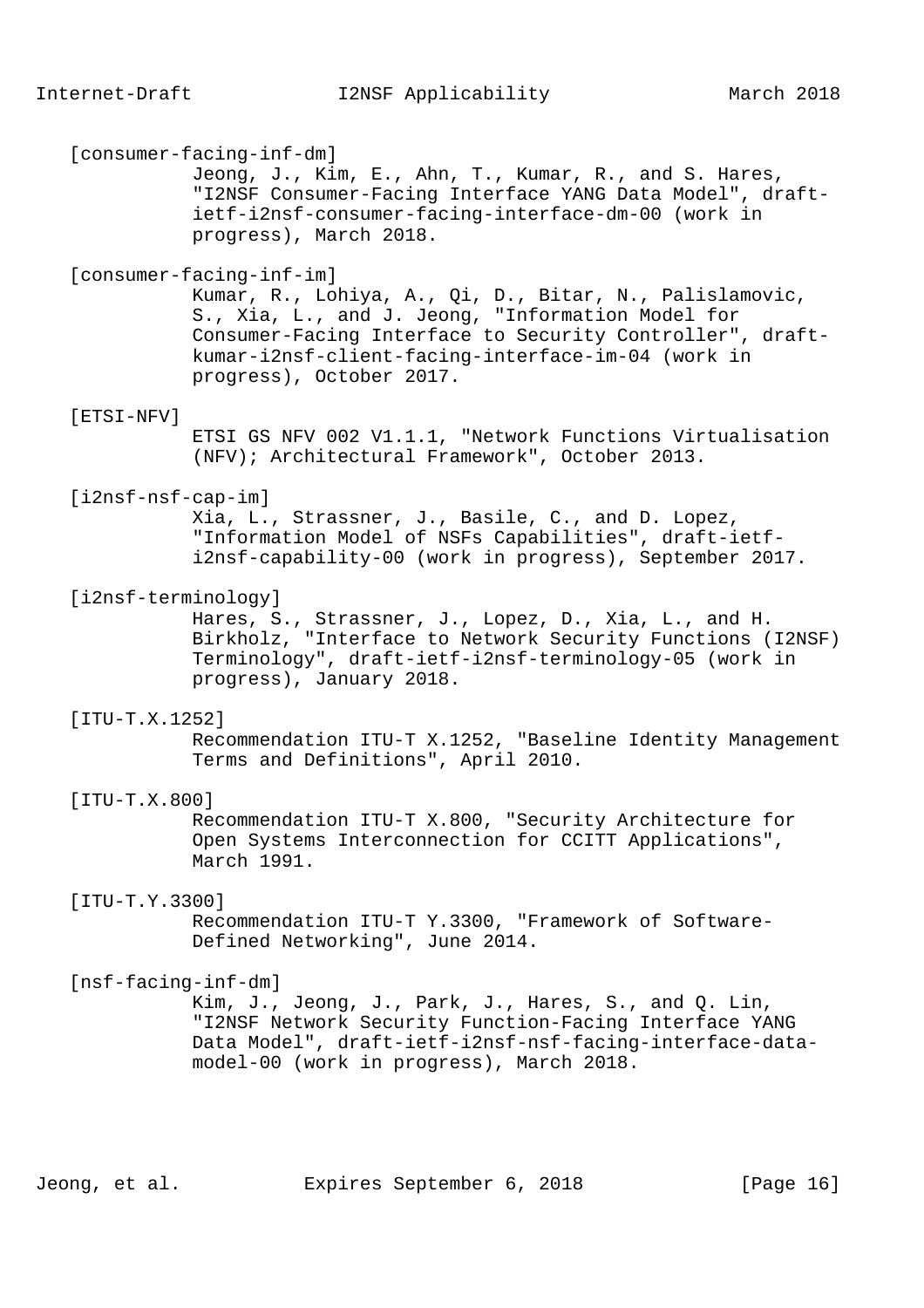[nsf-triggered-steering] Hyun, S., Jeong, J., Park, J., and S. Hares, "Service Function Chaining-Enabled I2NSF Architecture", draft-hyun i2nsf-nsf-triggered-steering-05 (work in progress), March 2018. [ONF-OpenFlow] ONF, "OpenFlow Switch Specification (Version 1.4.0)", October 2013. [ONF-SDN-Architecture] ONF, "SDN Architecture", June 2014. [opsawg-firewalls] Baker, F. and P. Hoffman, "On Firewalls in Internet Security", draft-ietf-opsawg-firewalls-01 (work in progress), October 2012. [registration-inf-dm] Hyun, S., Jeong, J., Roh, T., Wi, S., and J. Park, "I2NSF Registration Interface YANG Data Model", draft-hyun-i2nsf registration-dm-03 (work in progress), March 2018. [registration-inf-im] Hyun, S., Jeong, J., Roh, T., Wi, S., and J. Park, "I2NSF Registration Interface Information Model", draft-hyun i2nsf-registration-interface-im-04 (work in progress), March 2018. [RFC4566] Handley, M., Jacobson, V., and C. Perkins, "SDP: Session Description Protocol", RFC 4566, July 2006. [RFC6020] Bjorklund, M., "YANG - A Data Modeling Language for the Network Configuration Protocol (NETCONF)", RFC 6020, October 2010. [RFC6241] Enns, R., Bjorklund, M., Schoenwaelder, J., and A. Bierman, "Network Configuration Protocol (NETCONF)", RFC 6241, June 2011. [RFC7149] Boucadair, M. and C. Jacquenet, "Software-Defined Networking: A Perspective from within a Service Provider Environment", RFC 7149, March 2014. [RFC8040] Bierman, A., Bjorklund, M., and K. Watsen, "RESTCONF Protocol", RFC 8040, January 2017.

Jeong, et al. Expires September 6, 2018 [Page 17]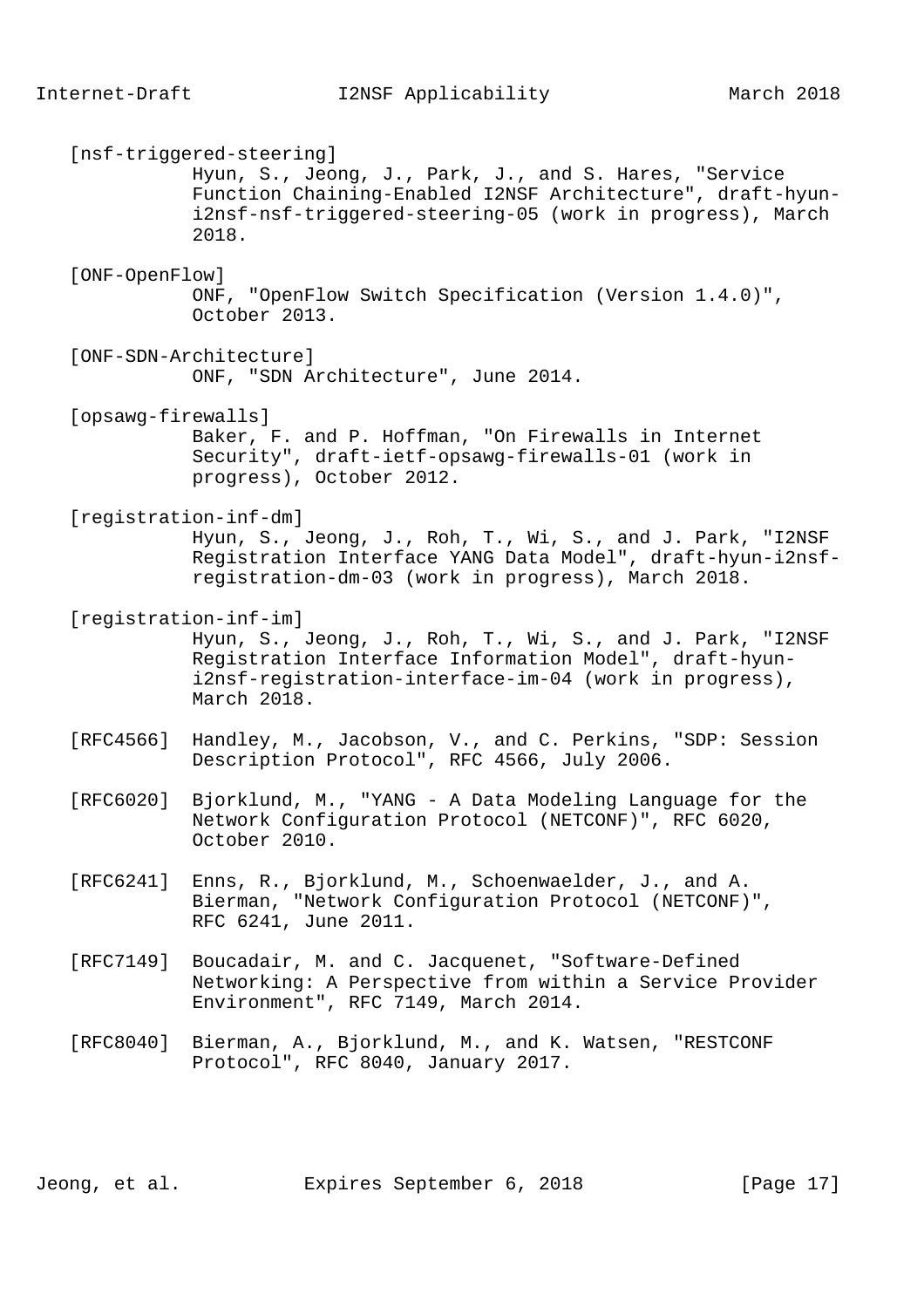- [RFC8192] Hares, S., Lopez, D., Zarny, M., Jacquenet, C., Kumar, R., and J. Jeong, "Interface to Network Security Functions (I2NSF): Problem Statement and Use Cases", RFC 8192, July 2017.
- [RFC8329] Lopez, D., Lopez, E., Dunbar, L., Strassner, J., and R. Kumar, "Framework for Interface to Network Security Functions", RFC 8329, February 2018.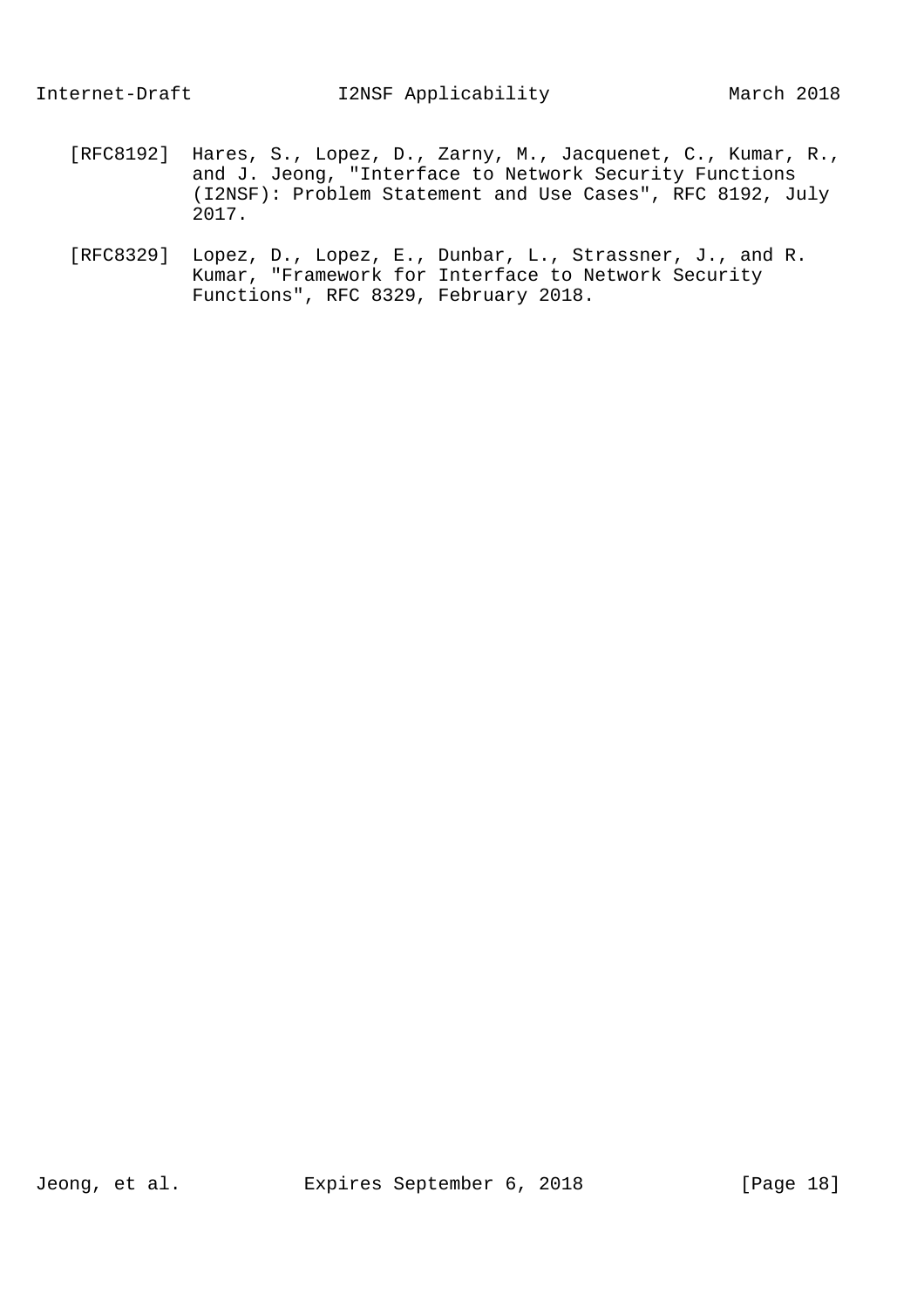Appendix A. Changes from draft-ietf-i2nsf-applicability-01

 The following changes have been made from draft-ietf-i2nsf applicability-01:

- o In Section 4, it is clarified what types of security policy rules can be enforced by SDN switches or NSFs in the environment of I2NSF framework with SDN.
- o In Section 4, it is explained what should be done by the Security Controller in order to divide the enforcement of security policy rules into the SDN switches and NSFs in the I2NSF framework with SDN.

Authors' Addresses

 Jaehoon Paul Jeong Department of Software Sungkyunkwan University 2066 Seobu-Ro, Jangan-Gu Suwon, Gyeonggi-Do 16419 Republic of Korea

 Phone: +82 31 299 4957 Fax: +82 31 290 7996 EMail: pauljeong@skku.edu URI: http://iotlab.skku.edu/people-jaehoon-jeong.php

 Sangwon Hyun Department of Software Sungkyunkwan University 2066 Seobu-Ro, Jangan-Gu Suwon, Gyeonggi-Do 16419 Republic of Korea

 Phone: +82 31 290 7222 Fax: +82 31 299 6673 EMail: swhyun77@skku.edu URI: http://imtl.skku.ac.kr/

Jeong, et al. Expires September 6, 2018 [Page 19]